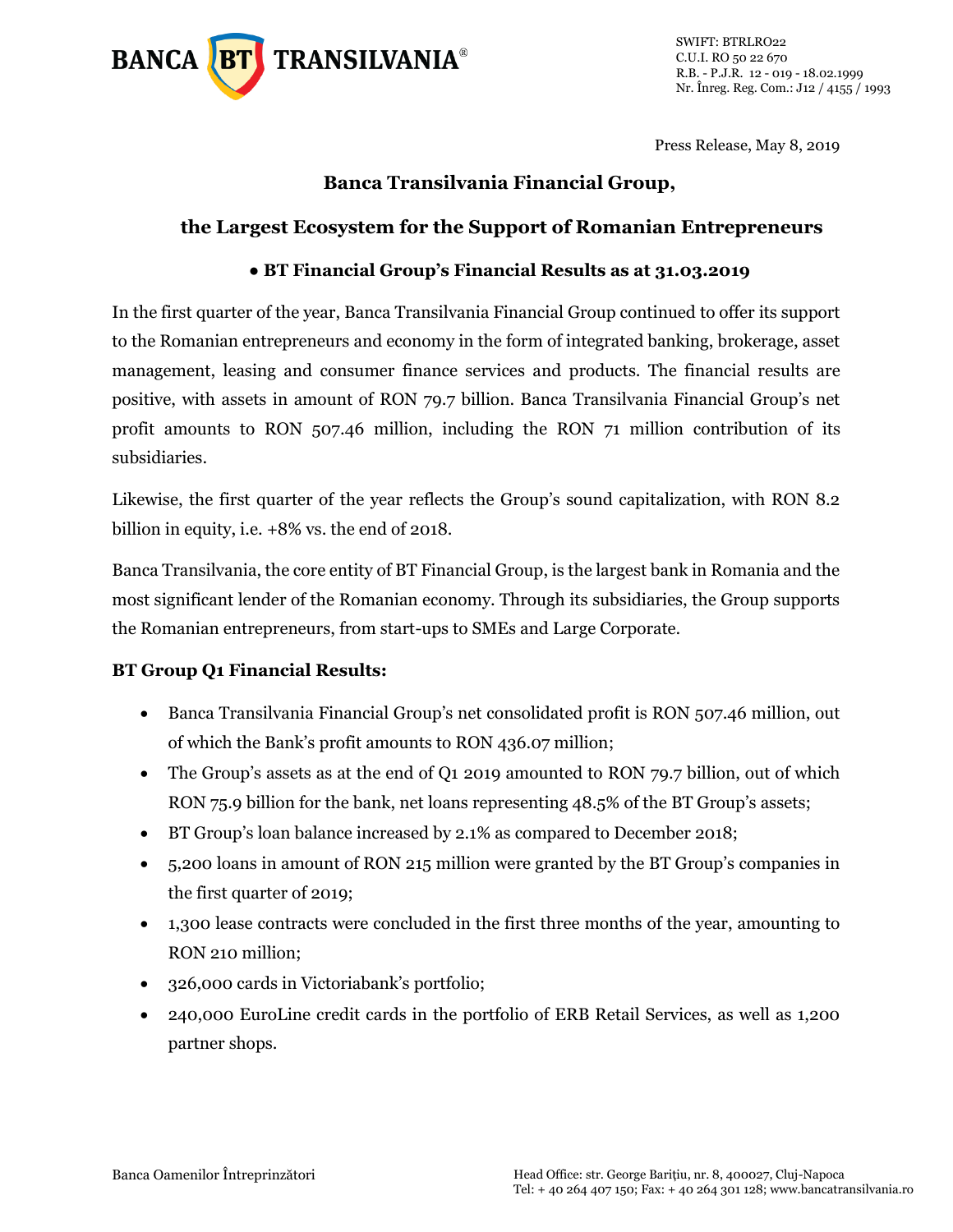

### **Results of the Largest Subsidiaries of Banca Transilvania Financial Group:**

#### • **BT Mic, the First Go-To Lender for 60% of the Clients**

[BT Mi](https://www.bancatransilvania.ro/_bt-mic/)c, the company of Banca Transilvania Financial Group dedicated to the financing of small enterprises counted 8,500 clients and 10,000 loans at the end of March, after only two years as of its incorporation. 2,000 of the financed enterprises are start-ups, younger than 12 months.

#### • **BT Leasing, Positive Trend in 2019, after the Best 2018**

The leasing company of the Banca Transilvania Financial Group, **BT Leasing continued its growth** in the first quarter of 2019, its financing volumes amounting to more than RON 170 million, i.e. +7% versus the same period of last year. In 2018, the company finance lease portfolio exceeded RON 650 million, +17% vs. 2017. The value of total assets managed by BT Leasing increased in 2018 by 25%, up to RON 1 billion, whereby 90% is represented by Romanian SMEs. 50% of the financing is generated by Banca Transilvania's network and 30% by partnerships with dealers and importers in the automotive and equipment industry. The merger between BT Leasing and ERB Leasing took place in 2018, as well.

#### • **BT Asset Management S.A.I., the Third Player on the Mutual Fund Market**

More than 35% of the operations carried out through [BT Asset Management](https://www.btassetmanagement.ro/) in Q1 were online transactions, via BT24. During the same period of the year, investment operations came close to 7,500. Recently, the company launched BT Dolar Fix, its first investment fund with fund units issued in US dollars. BT Asset Management S.A.I. is the company of the Banca Transilvania Financial Group specialized in asset management, with more than 44,000 active clients, 10 open investment funds that cover the fixed income/mixed-shares range with investments mainly in Romania and with more than RON 250 million direct investments in shares listed on the Bucharest Stock Exchange.

# • **BT Capital Partners, among top 3 leading intermediaries on the Stock Exchange in Q1 2019**

[BT Capital Partners](https://btcapitalpartners.ro/), exclusive member in Romania of Oaklins, registered more than 10% of the total traded amount on the Bucharest Stock Exchange in the first quarter of the year, i.e. almost RON 550 million. According to BSE, the company is among the top 3 leading intermediaries on the Stock Exchange in Q1 2019. In February 2019, BT Capital Partners intermediated the listing on the BSE of the subordinate corporate bonds issued by Idea::Bank S.A. Likewise, the company was the exclusive financial advisor for Brise Group, one of the largest agribusiness groups in Romania, which concluded a strategic partnership of more than EUR 50 million with the Chinese investment fund CEE Equity Partners.